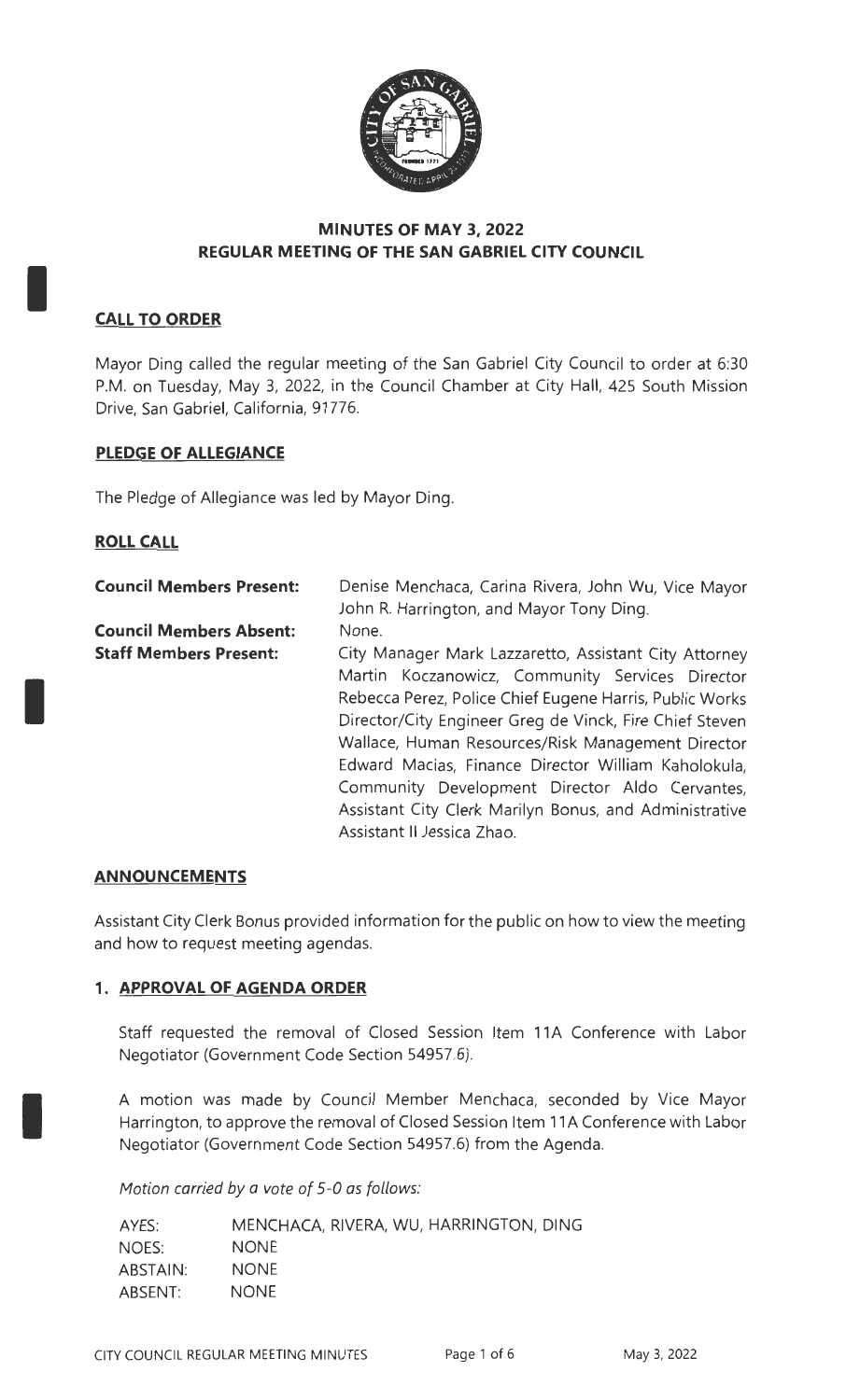## **2. PRESENTATIONS**

I

I

I

#### **A. EMPLOYEE INTRODUCTIONS**

City Manager Lazzaretto and members of the Executive Team introduced the following employees:

COMMUNITY DEVELOPMENT - Director Cervantes Caroline Velarde, Economic Development Manager Christine Song, Senior Planner Marlon Cervantes, Assistant Planner Maria Cervantes, Senior Neighborhood Improvement Services Officers

COMMUNITY SERVICES - Director Perez Amy Cortez, Recreation Coordinator

FINANCE - Director Kaholokula David Tsuen, Information Technology Manager Michelle Marquez, Management Analyst Jeremy Esquivas, Full-Time Information Technology Specialist

PUBLIC WORKS - Director/City Engineer de Vinck Kimber Gutierrez, Administrative Assistant II

## **B. RECOGNITION OF FIRST PLACE "BAKER TO VEGAS CHALLENGE CUP RELAY" RACE MULTI-AGENCY TEAM**

Police Chief Harris made the presentation.

## **C. PROCLAMATION FOR POLICE WEEK AND PEACE OFFICERS MEMORIAL DAY**

Mayor Ding made the presentation and presented the proclamation to Chief Harris.

## **D. PROCLAMATION FOR ASIAN AMERICAN AND PACIFIC ISLANDER HERITAGE (AAPI) MONTH**

Mayor Ding made the presentation.

#### **E. PROCLAMATION FOR NATIONAL PRESERVATION MONTH**

Mayor Ding made the presentation.

## **F. STATEWIDE ORGANICS RECYCLING AND EDIBLE FOOD RECOVERY PRESENTATION**

Athens Services Director of Governmental Affairs Ed Chen made the presentation.

Chuck Sances, resident, commented about the collection of trash and comingling of waste pick-up.

#### **3. PUBLIC COMMENT**

Norma Davalos, resident, spoke in favor of pursuing prosecuting misdemeanors at the City level.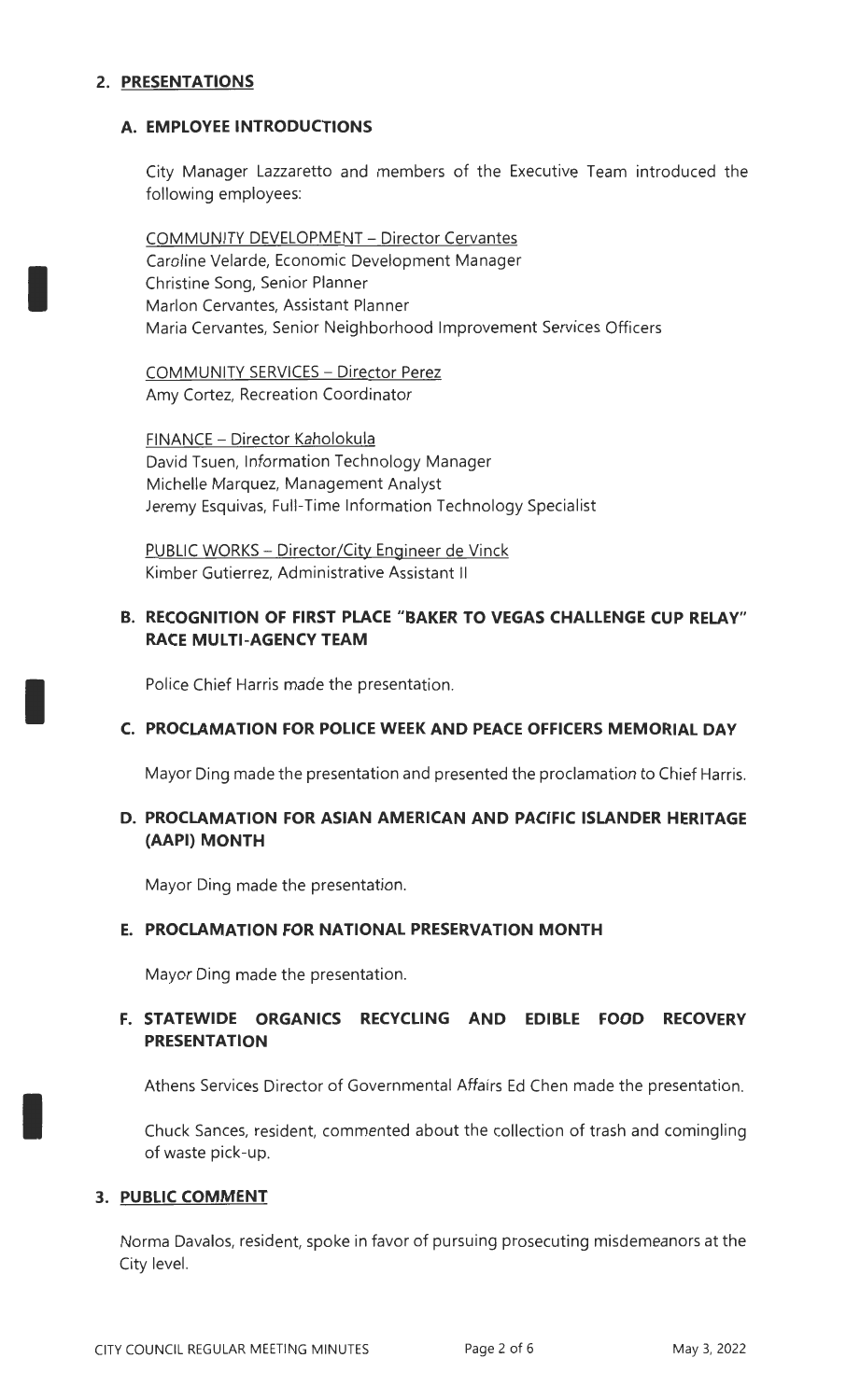Chris Bonzon, resident, spoke about the adversities she faced during the renovation of her home and beautification of her landscape and asked the City Council to allow the posting of a sign on her property that states, "Beautiful renovation approved by the City."

Mary Garcia, resident, expressed concern regarding the weeds and deteriorated paint on properties located on Del Mar Avenue between Mission Drive and Valley Boulevard.

David Localio, resident, asked questions about the status of the prosecution of misdemeanors.

Chasity Jennings Nunez, Human Equity, Access and Relations (HEAR) Commissioner Chair, acknowledged staff for their work on the HEAR Commission and spoke about the Proclamation for Asian American and Pacific Islander Heritage (AAPIH) Month.

Debbie Kilgore, resident, spoke about the Athens presentation and requested a designated place to review information related to the residents' interests.

## **4. CONSENT CALENDAR**

I

I

I

A motion was made by Council Member Menchaca, seconded by Council Member Wu, to approve Consent Calendar Items 4A - 4C as presented.

Motion carried *by* a vote of 5-0 as follows:

| AYES:    | MENCHACA, RIVERA, WU, HARRINGTON, DING |
|----------|----------------------------------------|
| NOES:    | <b>NONE</b>                            |
| ABSTAIN: | <b>NONE</b>                            |
| ABSENT:  | <b>NONE</b>                            |

#### **A. APPROVAL OF MINUTES**

The City Council approved the following:

- 1. Minutes of the City Council Special Meeting of April 12, 2022.
- 2. Minutes of the City Council Special Meeting of April 13, 2022.
- 3. Minutes of the City Council Special Meeting of April 19, 2022.
- 4. Minutes of the City Council Regular Meeting of April 19, 2022.

#### **B. MATERIAL DEMANDS**

The City Council approved April 7, 2022, and April 14, 2022, Registers of Demands and Warrants for the payment of City expenditures.

## **C. FIRE STATION 51 LOCKER REPLACEMENT**

The City Council approved the locker room renovation upgrade and authorized the City Manager or designee to issue a purchase order not to exceed the amount of \$53,846.10 from the Fire Facility Impact Fee account to Sanchez and Sons Cabinets Incorporated.

#### **5. PUBLIC HEARING** - None.

#### 6. **CONTINUED BUSINESS** - None.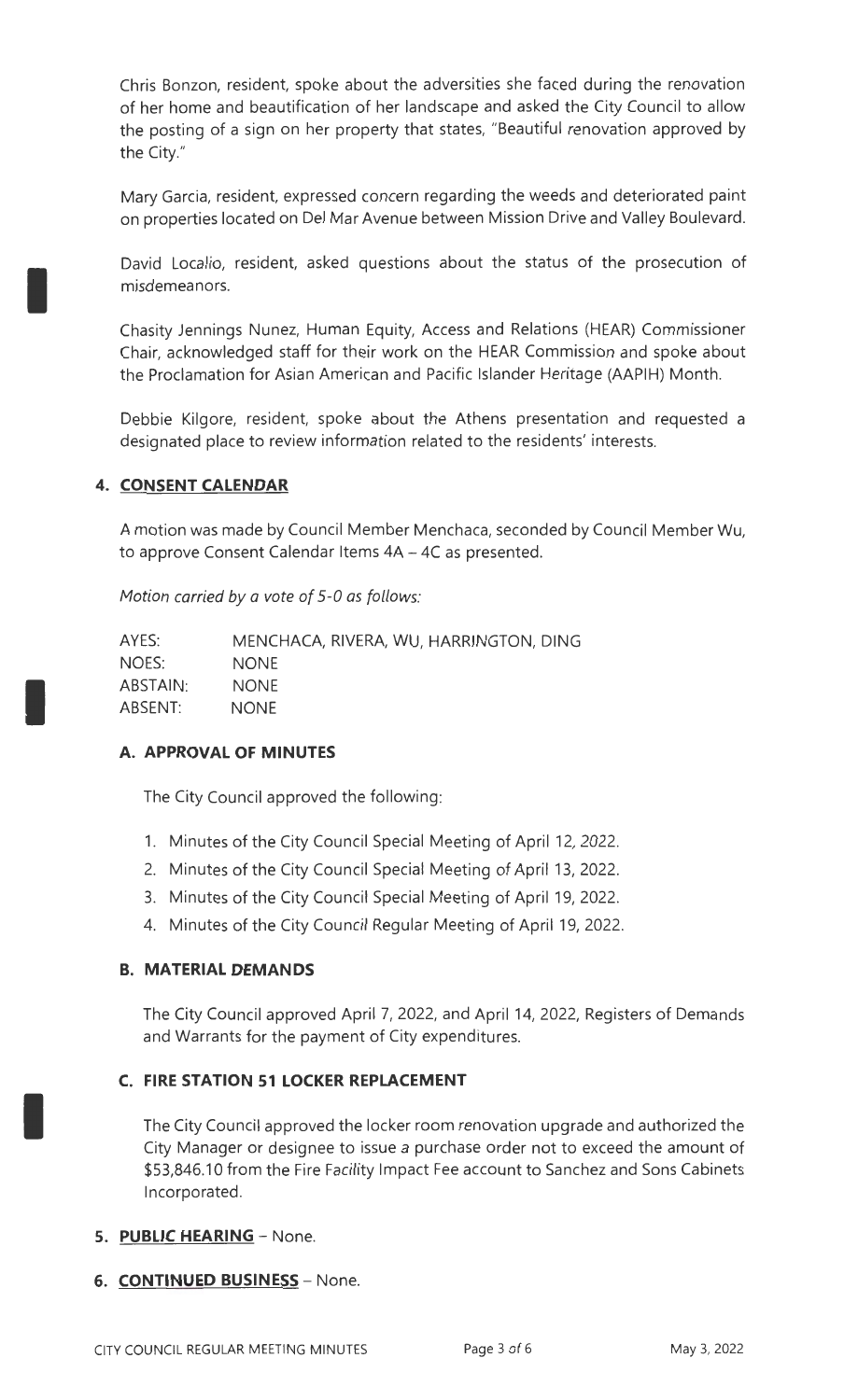## **7. NEW BUSINESS**

I

I

I

## **A. DISCUSSION REGARDING STREET NAME-CHANGE POLICY AND REQUEST TO CHANGE THE NAME OF A PART OF WEST BENCAMP STREET TO HING WA LEE PLACE**

Community Development Director Cervantes made the presentation.

Clarifying discussion included clarification regarding the sample polices included in the agenda packet.

Senya Lubisich, resident, spoke about the importance of creating a policy for changes to street names that are representative and inclusive. She asked the Council to consider including the Historic Preservation and Cultural Resource and Human Equity, Access and Relations (HEAR) Commissions during the discussion to assist with the creation of a street-naming policy.

Mary Cammarano, resident, spoke about the contributions that long-standing businesses in the City have made and asked the Council to consider the history of the businesses and the businesses that have contributed in making the City stronger.

Mary Garcia, resident, asked the Council to consider the history of the City and spoke about the history of the City's street names.

Chasity Jennings-Nunez, resident, spoke about the importance of naming the streets names that have brought have significant contributions and diversity to the City. She asked the Council to consider using the City's street names to acknowledge the history of the City.

Chuck Sances, resident, asked about the significance of the street name Bencamp and asked the City to provide a list and the history or significance of the City's street names.

Caren Ho, representative for the Hing Wa Lee Place street name-change request, spoke about the business owner's history and the contributions the business has made to various organizations.

Discussion included the history of the street name-change request that was brought for Council's consideration; the importance of having a process for naming streets in the City; the significance and history of the street names and contributions made in the City; what constitutes long-standing business in the City; incorporating development of the street-naming policy into the workplans of the Historic Preservation and Cultural Resource, Planning Commission, and HEAR Commissions; consideration of the impact of street name-change requests to the residents of the City; defining grassroots businesses in the City; handling streetname requests on a case-by-case basis; notice to the residents impacted by the street name-change with each request made; financial impact of the street namechange due to costs of new street signs; requiring applicants to pay for the street name changes requested in the City; importance of the guidelines to ensure respect to the applicant and to the entire City; timeline for creation of the policy; creation of a procedure for applicants and the development of guidelines for street name-change; and importance of consistency of implementation of street namechanges; and the benefits of a policy.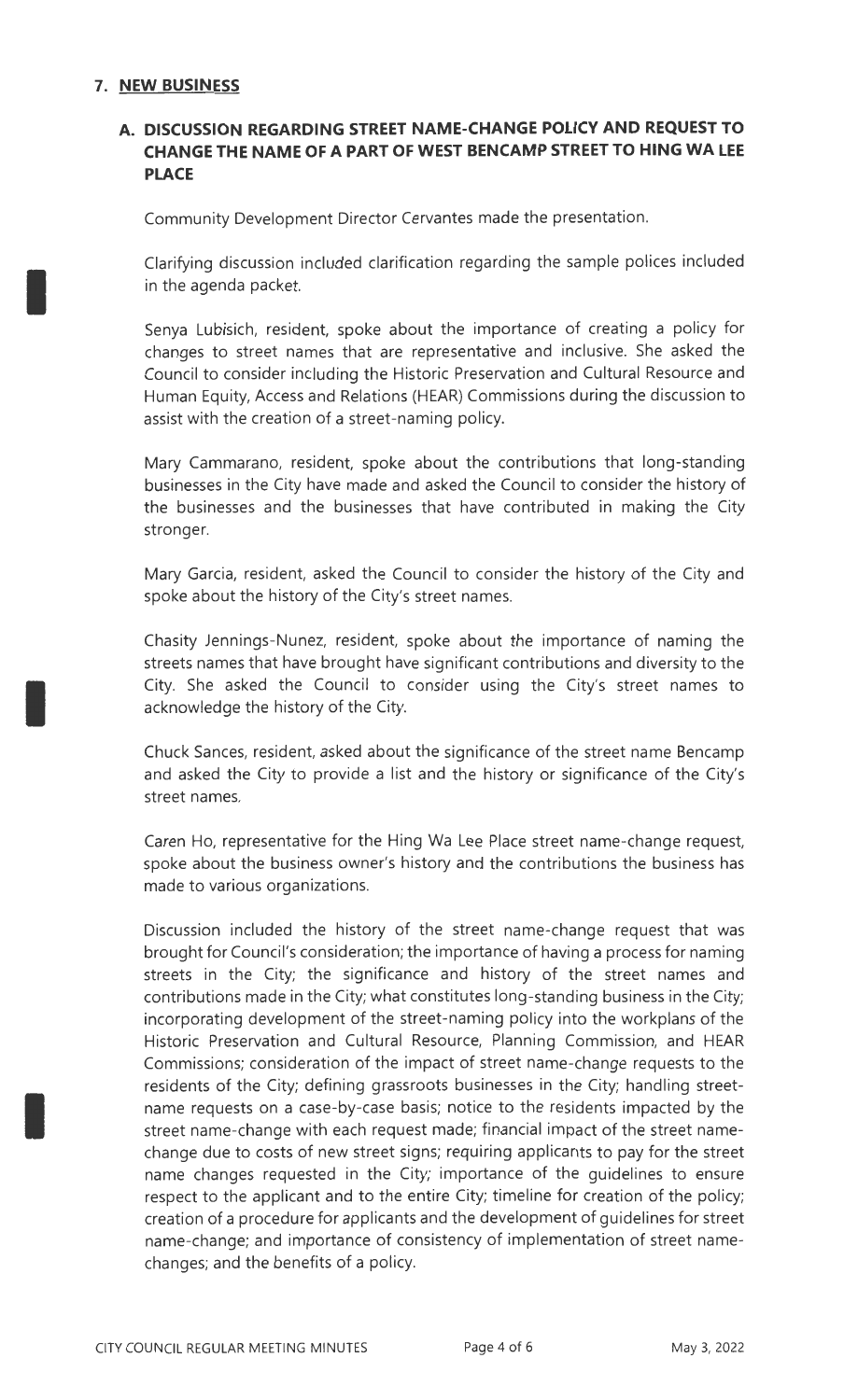There was a consensus of the City Council to direct staff to bring back a streetnaming policy and to add the review of the policy to the Planning, Historic Preservation and Cultural Resource, and HEAR Commissions' workplans.

### **B. FIRE DEPARTMENT ANNUAL UPDATE**

Fire Chief Wallace made the presentation.

Debbie Kilgore, resident, asked about the costs of remapping the street names and expressed that she would like Council to keep the Fire services in-house.

Discussion included program details regarding the Auxiliary program and duties; recruitment; automatic-aid assistance and the agreements between multiple fire agencies; status of the Standard of Cover; assistance of a Nurse Practitioner; status of the Los Angeles County Fire services; insurance-class rating and the effect it has on lowering the homeowner's insurance rate; response times for the Fire Department; and Los Angeles County Fire Department's Insurance rating and response times.

## **8. PUBLIC COMMENT**

I

I

I

Chuck Sances commented regarding the original names of streets and certain city streets not reflected on City maps, and asked staff to consider the review the process for street-name changes and samples from other cities.

## **9. CITY MANAGER'S REPORT**

City Manager Lazzaretto spoke about the water restrictions due to the drought; stated that there are five different water districts in the City that the City is working with; and explained it is anticipated that the City will need to reduce consumption by 20%.

## **10. COUNCIL COMMENTS AND CONFERENCE/ MEETING REPORTS**

Council Member Menchaca reported on her participation in the 626 Golden Streets: Mission to Mission Bike Ride; Safe Route to School march and explained that the procession was part of Earth Day; and reminded the Council that the Block the Hate Rally '22 event has been scheduled to take place on Saturday, May 7, 2022, beginning at 4:00 p.m. at Vincent Lugo Park.

Council Member Wu reported on his participation in the 626 Golden Streets: Mission to Mission bike ride.

Council Member Rivera concurred with comments from her colleagues.

Mayor Ding thanked the Council for their participation and their support during the 626 Golden Streets: Mission to Mission Bike Ride; Safe Routes to School; commented on the health benefits of walking; reminded the Council that the Block the Hate Rally '22 event has been scheduled to take place on Saturday, May 7, 2022; and invited everyone to attend the Cinco de Mayo event on Friday, May 6.

#### **11.CLOSED SESSION**

#### **A. CONFERENCE WITH LABOR NEGOTIATOR (GOVERNMENT CODE §54957.6)**

Closed Session was cancelled.